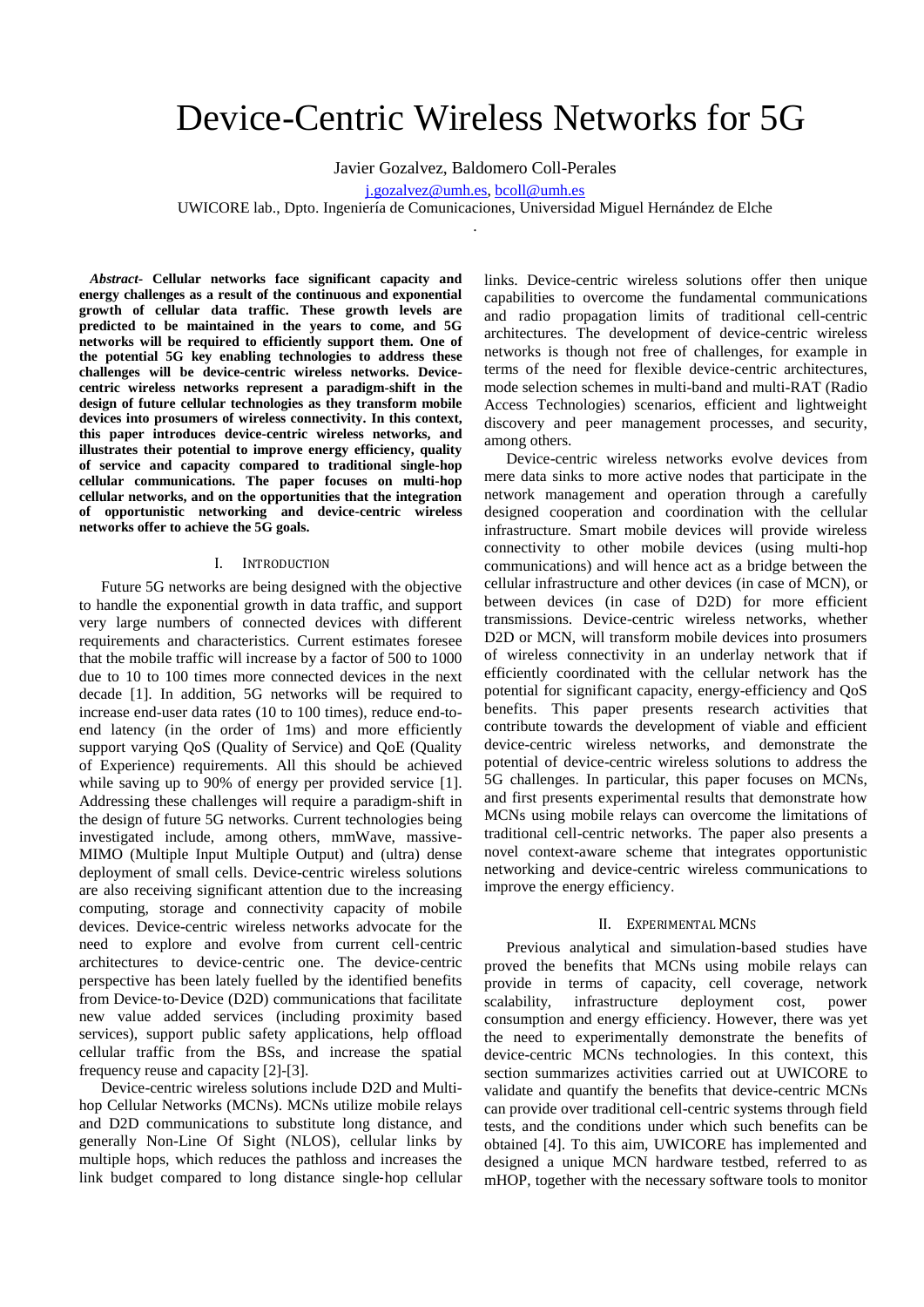the operation, and quantify the QoS and benefits of devicecentric MCNs with respect to traditional cellular communications. The implemented mHOP platform focuses on downlink transmissions, and includes MCN and conventional single-hop cellular links to communicate a destination Mobile Node (MN) with the Base Station (BS). In the case of the MCN connection, the BS transmits using HSDPA cellular technologies to a hybrid  $MN<sup>1</sup>$ , and this node forwards the information to the destination MN through a set of intermediate MNs. Intermediate MNs link the destination and hybrid MNs by means of D2D communications using IEEE802.11g at 2.4GHz. It is important noting that 3GPP TR22.803 considers 802.11 as well as cellular technologies (i.e. LTE-Direct) for D2D communications.

The cellular links are implemented using a Nokia 6720c handset that incorporates the Nemo Handy application, which provides the terminal with a powerful radio monitoring capability offering a valuable set of Key Performance Indicators (KPIs) such as throughput, Block Error Ratio (BLER), or Received Signal Strength Indication (RSSI). The mobile relay nodes are currently implemented in conventional laptops under Linux due to the configuration possibilities and availability of open tools/libraries. The mobile relaying nodes have been equipped with an external IEEE 802.11 wireless ExpressCard to carry out the D2D transmissions, and they also incorporate an IEEE 802.11 packet sniffer software developed at UWICORE to monitor the quality of D2D links using the ExpressCard and the builtin wireless interfaces. Both cellular and D2D connections provide spatial and time synchronized measurement results through the use of external GPS devices [4].

The field trials presented in this paper were conducted in the city of Elche using Orange's live cellular networks. Fig. 1 illustrates an example of the capacity of device-centric MCN technologies to improve the QoS compared to traditional single-hop cellular communications. During the field tests, a destination MN (D-MN) moves away from the serving BS following the path illustrated in Fig. 1.a. This path includes an intersection corner that reproduces the traditional signal attenuation experienced when passing from LOS to NLOS conditions. The D-MN can establish the connection to the BS either through a traditional single-hop cellular connection or through a MCN one. In the latter case, D-MN connects to the BS through two mobile relay (MN) nodes and a hybrid MN (H-MN). Tests have been conducted with different distances between mobile nodes: 40 and 50 meters. The field tests consider downlink transmissions of long-size files from the serving BS to the D-MN. When the tests start, mobile nodes walk towards the intersection corner with the D-MN being the first to turn around the corner. As the download continues, the H-MN reaches the corner. The H-MN is locked to the serving BS (using Nemo Handy) to prevent a handover to a neighboring BS when turning around the corner.

Fig. 1.b shows the throughput experienced by a singlehop cellular connection between the serving BS and D-MN. The negative distances represent the distance to the corner under LOS conditions, and the positive ones the NLOS distances after turning the corner. The reported measurements show how the single-hop cellular QoS rapidly

1

decreases after entering NLOS conditions. Fig. 1.b also shows the throughput experienced at the D-MN for the two MCN configurations. The point at which the H-MN reached the corner is marked in Fig. 1.b with the black arrows. The reported results demonstrate that MCNs can improve NLOS QoS performance at the D-MN to levels experienced under LOS conditions with the serving BS. Fig. 1.b also highlights the impact of the MN selection on the MCN performance. The MCN benefits can be extended at larger distances with the increasing separation distance between MNs, but it also results in temporary deeper QoS degradations (see for example the performance with '4hops-50m MCN link' at 40m) when the link between MNs experiences NLOS conditions.



Fig. 1. Experimental demonstration of the capacity of device-centric MCNs to improve QoS levels under NLOS.

Additional field tests were conducted under different operating conditions and locations [4]:

1) Field tests were conducted in the overlaid area between two cells where handovers take place. The field tests showed that MCN technologies can help improve the QoS during a handover. To this aim, the single-hop connection is replaced when the mobile station enters the handover area with an MCN connection. The MCN connection uses a hybrid MN located outside the handover area and with good propagation conditions to the BS. The obtained results showed that the MCN connection is capable of guaranteeing at the destination MN the same quality in the handover area as experienced by the hybrid MN outside the handover area. The conducted tests showed that MCN can improve the throughput experienced in the handover area by on average 60% compared to single-hop cellular communications.

2) The conducted field tests also demonstrated that device-centric MCNs can extend the QoS experienced by users close to the BS to users at large distances to the BS. During the tests, the destination MN was fixed at the cell edge, while the location of the intermediate MNs and the hybrid MN was determined by the MCN configuration. With the increasing number of hops and hop distances, the hybrid MN was located closer to the BS experiencing higher QoS

<sup>&</sup>lt;sup>1</sup> LTE was not yet deployed in Elche at the time the tests were conducted.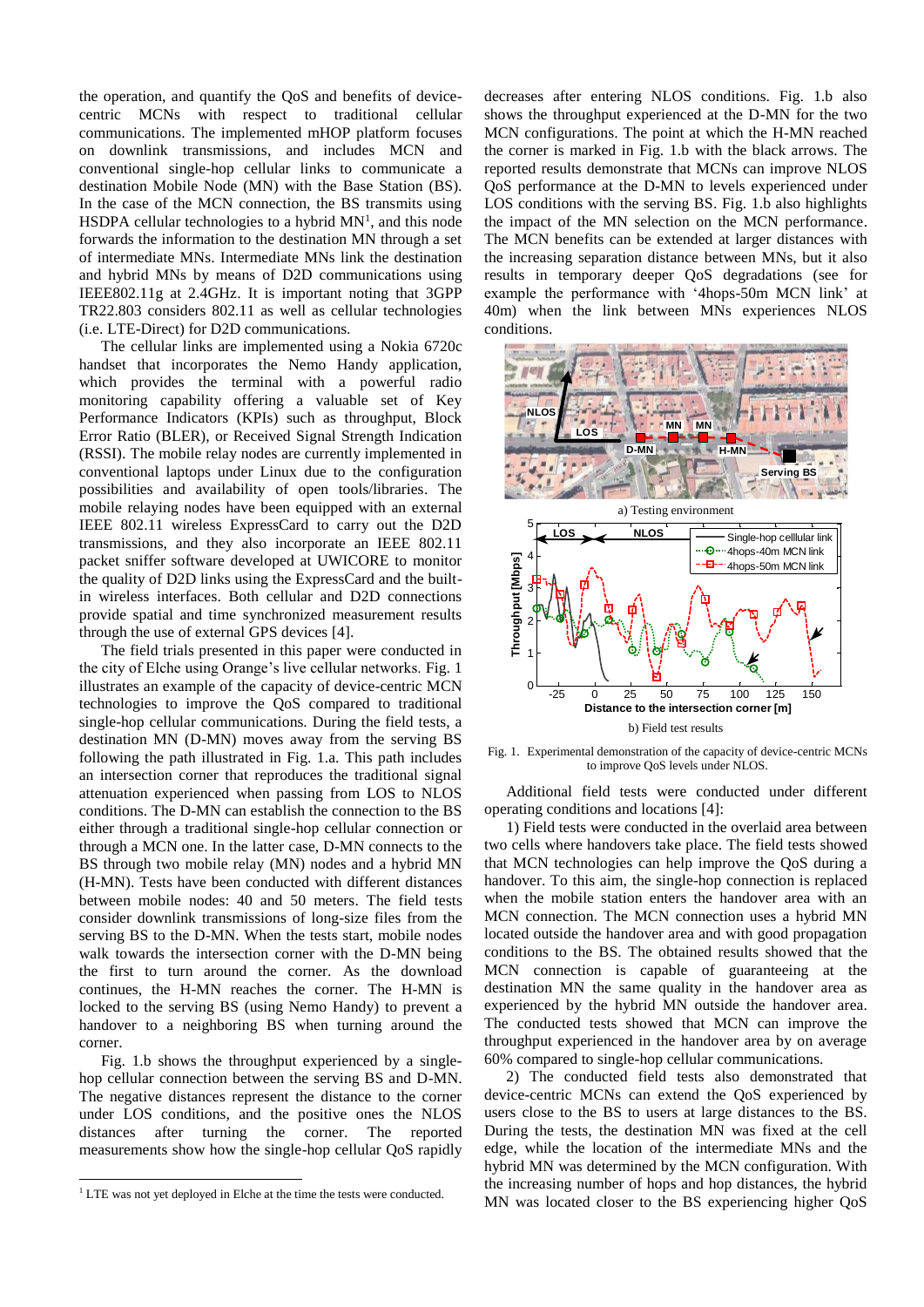levels. The experimental results showed that MCNs can provide the destination MN with the same QoS level as experienced by the hybrid MN for all the analyzed MCN configurations.

3) Field tests were also conducted to demonstrate the capacity of MCNs to extend the cell range, which can be particularly beneficial for public safety and areas with poor coverage. In this case, the extended cell range was determined by the distance between the destination MN and the hybrid MN (depending on the number of hops and the distance between intermediate MNs) when the hybrid MN reached the cell boundary. The conducted field tests show that, for example, a MCN link with 3 hops and distances among MNs of 60m can extend the radio coverage by 25%.

4) Additional field tests also demonstrated how devicecentric MCN technologies can extend to indoor environments the QoS experienced outdoors under good propagation conditions to the serving BS. The field trials were conducted in a shopping center in the city of Elche. During the tests, the destination MN was first directly connected to an outdoor serving BS with LOS propagation conditions to the entrance of the shopping center. The destination MN is locked to this BS as it enters the center. The obtained results show that using traditional single-hop cellular transmissions, the destination MN rapidly experiences a QoS degradation when entering the shopping center. During the second series of tests, the destination MN is connected to the serving BS through a MCN connection. At the start of the tests, the hybrid MN was located outside the shopping center with LOS conditions to the serving BS. The intermediate and destination MNs were located inside the shopping center. During the tests, all the MNs moved inwards with the test finalizing when the hybrid MN enters the shopping center. The trials demonstrate that with 2 intermediate MNs and a distance among MNs of 75m, the destination MN can extend the output QoS experienced at the entrance of the shopping center 150m inwards.

Field tests were also conducted to experimentally evaluate the energy benefits that can be obtained with devicecentric MCNs compared to traditional single-hop cellular communications. These tests were conducted for uplink transmissions since the energy consumed at the BS for downlink transmissions could not be measured. The field tests compared the energy consumed by a single-hop HSUPA cellular connection from a destination MN located inside a building (50 meters to the entrance of the building) to an outdoor serving BS, to that measured when the destination MN is connected to the serving BS using a 2-hop MCN connection. With the 2-hop MCN connection, the destination MN connects to the serving BS through a hybrid MN located at the entrance of the building and experiencing LOS conditions with both the BS and the destination MN. The distance between the destination MN and the hybrid MN is 50 meters. The conducted field tests showed that the singlehop uplink HSUPA cellular transmission required on average a transmission power of 15 dBm and consumed 1.06 µJ/bit; the energy consumption was measured using Nokia's Energy Profiler application. In the case of the 2-hop MCN connection, the cellular transmission from the hybrid MN to the BS required on average a transmission power of -20 dBm and consumed on average 0.23 µJ/bit. The IEEE 802.11 D2D transmission from the MS to the hybrid MN consumed on average 0.29 µJ/bit. For these tests, the IEEE 802.11g transmission between the destination MN and the hybrid MN was conducted using a Nokia N97 handset so that the energy consumption could be measured with the Nokia's Energy Profiler application. In total, the MCN connection only consumed 0.52 µJ/bit, which represents a 50% reduction in the consumed energy compared to the single-hop HSUPA cellular transmission.

## III. CONTEXT-AWARE OPPORTUNISTIC DEVICE-CENTRIC WIRELESS **NETWORKS**

The previous section has experimentally shown that device-centric MCNs can help address the increasing QoS, capacity and energy constraints of traditional cellular systems through the integration of cellular and D2D communications using mobile relays. Device-centric MCNs can also benefit from the adoption of opportunistic networking solutions. Opportunistic schemes exploit the nodes' mobility and the store, carry and forward paradigm to establish communication links when favorable communication conditions are found. Opportunistic schemes can then reduce the overall energy consumption, but can result in possible end-to-end transmission delays. The integration of opportunistic networking and MCNs represents then an interesting option in the case of services deemed to be delay tolerant. According to the Cisco's global mobile data traffic forecast for 2014-2019, delay tolerant services represent some of the most popular applications driving the mobile data growth, and include, among others, email, file sharing, social networking, software/firmware updates, mobile video, cloud services, data metering and goods tracking. In this context, this section presents a novel strategy to integrate opportunistic networking into device-centric MCNs in order to improve energy efficiency by exploiting opportunistic principles and the services' delay tolerance. The study focuses on a 2-hop uplink MCN scenario where a static SN (Source Node) wants to upload a message of size *F* to a BS before a deadline *T*. To this aim, the SN can first establish a D2D link with an MN that stores and carries the information before forwarding it to the BS. A key process in the integration of opportunistic networking and MCNs is therefore the adequate selection of the MN. In [5], it was shown that selecting the MN that is located closest to the BS can reduce the time needed to upload the information to the BS and hence the cellular transmission energy consumption. However, it could not compensate the high D2D transmission energy consumption levels that result in inefficient end-toend transmissions. The authors then proposed in [5] an analytical optimization framework that derives optimum locations at which D2D (SN to MN) and cellular (MN to BS) transmissions should take place in order to minimize the energy consumption while satisfying the service QoS requirements. The optimization framework assumes an MN can be found when needed at the derived location (*Opt X<sub>i</sub>*), which can actually not always be guaranteed. To deal with this issue, the authors propose AREA, an opportunistic forwarding scheme [6] that increases the search area where to look for potential MNs around the identified optimum location *Opt\_Xi*. The MN search area is computed using cellular context information, in particular statistical information about the spatial density and the distribution of nodes within the cell.